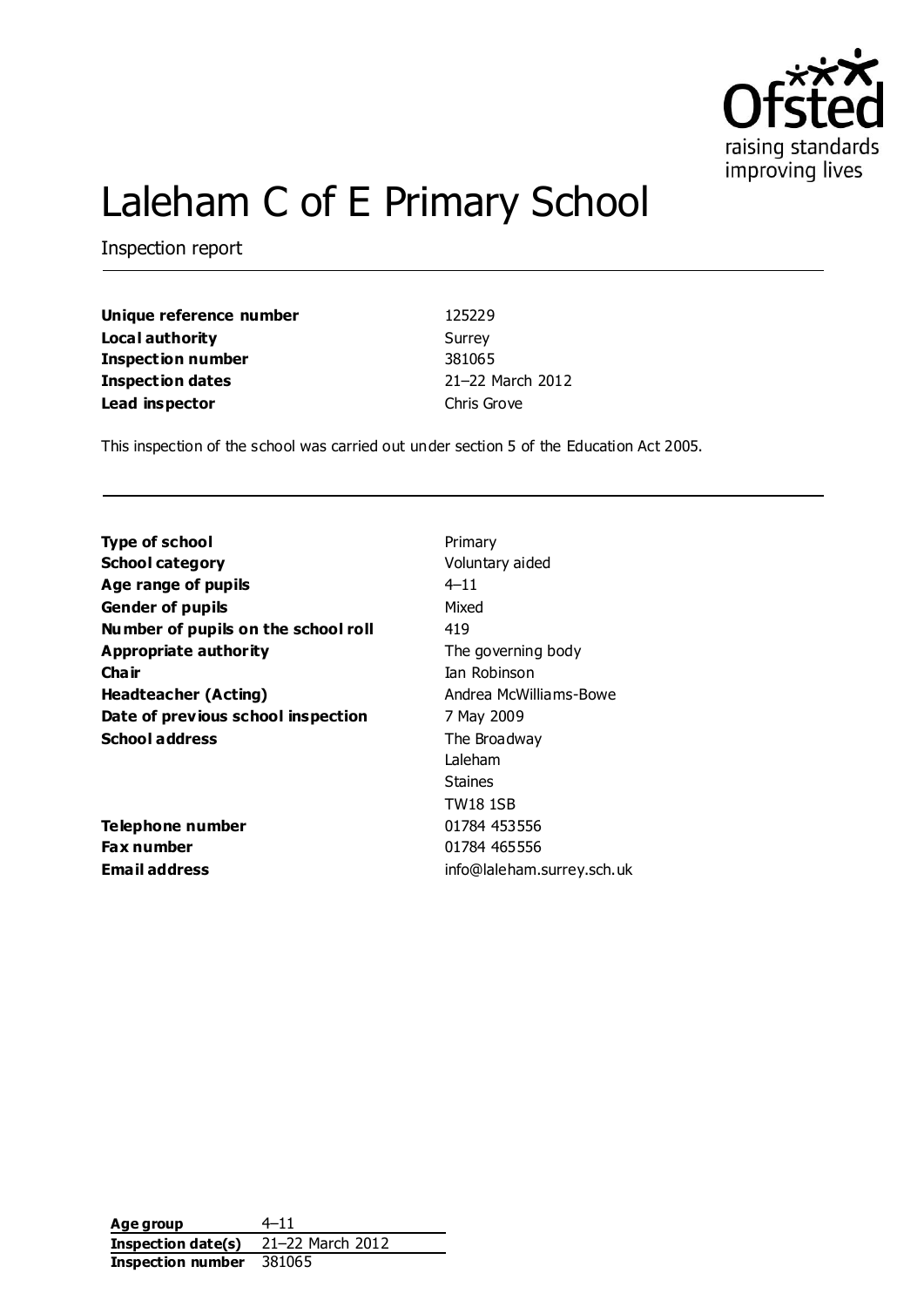

You can use Parent View to give Ofsted your opinion on your child's school. Ofsted will use the information parents and carers provide when deciding which schools to inspect and when.

You can also use Parent View to find out what other parents and carers think about schools in England. You can visit www.parentview.ofsted.gov.uk, or look for the link on the main Ofsted website: www.ofsted.gov.uk

The Office for Standards in Education, Children's Services and Skills (Ofsted) regulates and inspects to achieve excellence in the care of children and young people, and in education and skills for learners of all ages. It regulates and inspects childcare and children's social care, and inspects the Children and Family Court Advisory Support Service (Cafcass), schools, colleges, initial teacher training, work-based learning and skills training, adult and community learning, and education and training in prisons and other secure establishments. It assesses council children's services, and inspects services for looked after children, safeguarding and child protection.

Further copies of this report are obtainable from the school. Under the Education Act 2005, the school must provide a copy of this report free of charge to certain categories of people. A charge not exceeding the full cost of reproduction may be made for any other copies supplied.

If you would like a copy of this document in a different format, such as large print or Braille, please telephone 0300 123 4234, or email enquiries@ofsted.gov.uk.

You may copy all or parts of this document for non-commercial educational purposes, as long as you give details of the source and date of publication and do not alter the information in any way.

To receive regular email alerts about new publications, including survey reports and school inspection reports, please visit our website and go to 'Subscribe'.

Piccadilly Gate Store St **Manchester** M1 2WD

T: 0300 123 4234 Textphone: 0161 618 8524 E: enquiries@ofsted.gov.uk W: www.ofsted.gov.uk

© Crown copyright 2012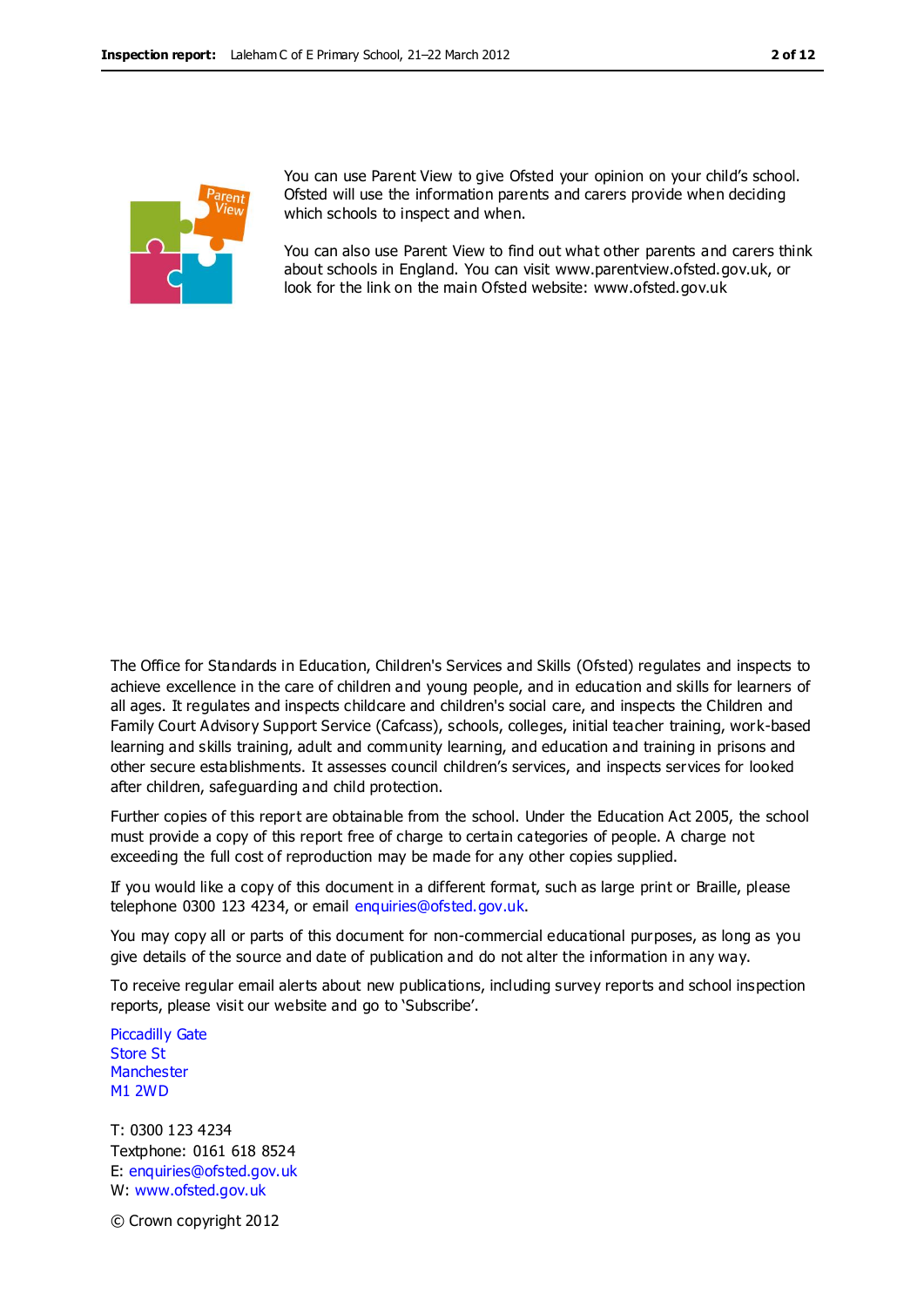# **Introduction**

| Inspection team |                      |
|-----------------|----------------------|
| Chris Grove     | Additional inspector |
| Justina Ilochi  | Additional inspector |
| Victoria Turner | Additional inspector |

This inspection was carried out with two days' notice. Inspectors observed 23 lessons taught by 16 teachers. Meetings were held with groups of pupils, members of the school's staff and the Chair and another member of the Governing Body. Inspectors took account of the responses to the on-line questionnaire (Parent View) in planning the inspection. Inspectors observed the school's work, and looked at analyses of pupils' attainment and progress, the school's development planning and documents relating to monitoring, safeguarding and the curriculum. Inspectors analysed inspection questionnaires returned by 87 parents and carers, as well as those completed by 116 pupils from Years 3 to 6, and 34 members of the school staff.

# **Information about the school**

This is larger than the average-sized primary school. Most pupils are White British, and others come from a mixture of other ethnic backgrounds. The proportion of pupils known to be eligible for free school meals is below average. The proportion of disabled pupils and those with special educational needs, principally autistic spectrum disorders or moderate learning difficulties, is below average. The school has gained the Activemark and Investors in People awards, and has Healthy School status. The school has a breakfast club and an after-school club which are not managed by the governing body and which did not form part of this inspection. The school meets the government's current floor standards, which set the minimum expectations for pupils' attainment and progress. From November 2011, the deputy headteacher has been appointed as the acting headteacher, during the absence and phased return of the headteacher, who was in school during the inspection.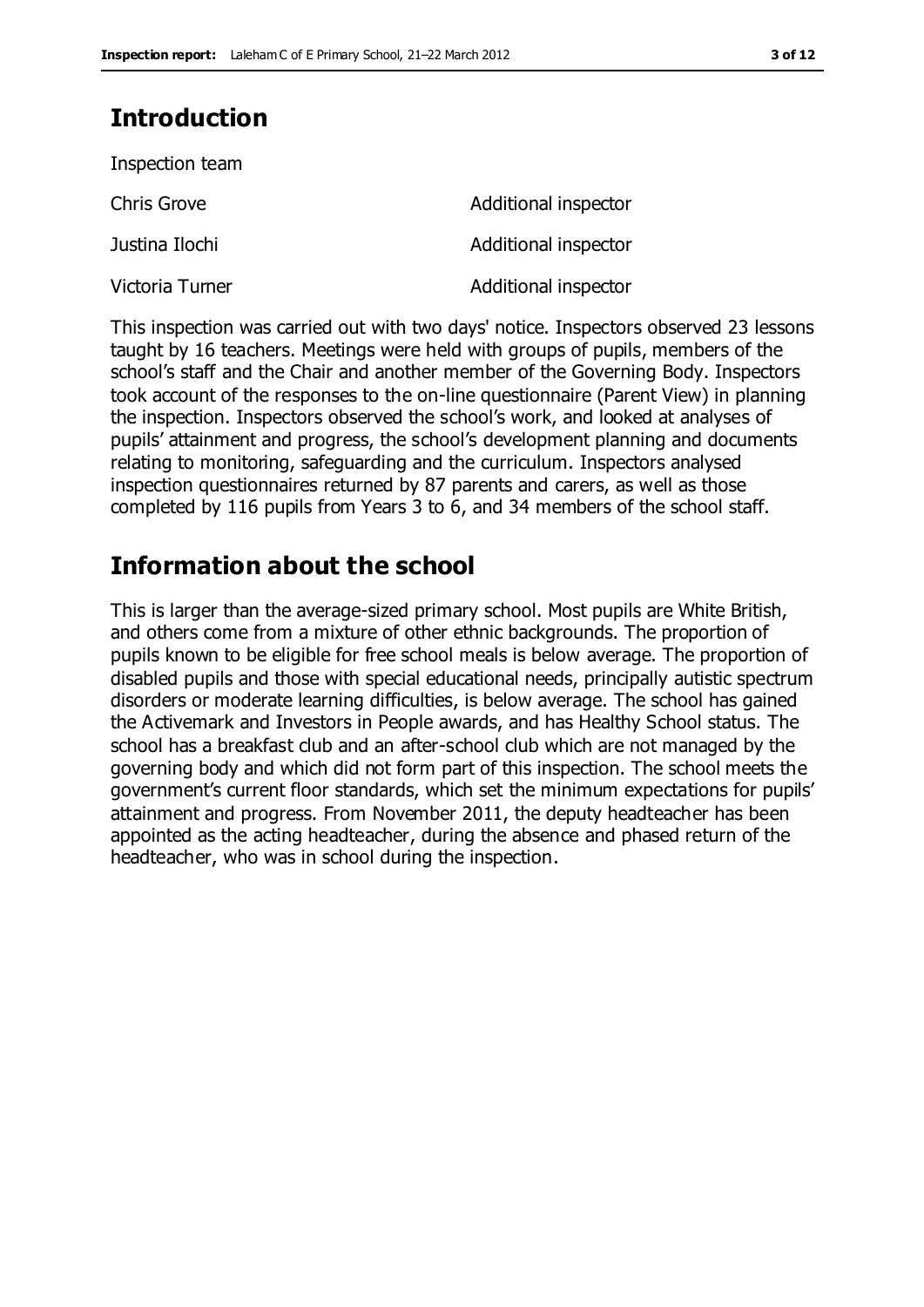# **Inspection judgements**

| <b>Overall effectiveness</b>          |   |
|---------------------------------------|---|
|                                       |   |
| <b>Achievement of pupils</b>          | 3 |
| <b>Quality of teaching</b>            |   |
| <b>Behaviour and safety of pupils</b> |   |
| <b>Leadership and management</b>      |   |

# **Key findings**

- This is a satisfactory school. Acting leaders have maintained the wellestablished, positive ethos during the headteacher's absence. Most parents and carers hold the school in high regard. It is not a good school because pupils do not currently make good progress in Years 3 to 6.
- Children make satisfactory progress in Reception. In Years 1 and 2, progress is good in reading, writing and mathematics, and pupils reach above-average attainment. In Years 3 to 6, pupils make satisfactory progress. Attainment is currently broadly average, although higher in reading. School data indicate that attainment in reading, writing and mathematics by the end of Year 6 is on course to rise in 2012.
- The quality of teaching is at least satisfactory, and often better. Good relationships and high expectations support learning well. Where teaching is less strong, the tasks set, and the questions asked, are not consistently well matched to pupils' needs. Target setting and marking do not consistently help pupils to the extent that they should.
- **Pupils are well behaved and attentive, and cooperate well. They feel safe and** secure in school. Cases of bullying or racism are few, and are effectively handled. Attendance is high, and continues to rise.
- The ambitious vision is shared by staff and the governing body. Acting leaders have addressed effectively pupils' progress in Years 3 to 6, and lower attainment at Year 6. Effective arrangements to track pupils' progress and to monitor the quality of teaching are improving achievement. Key elements in whole-school improvement planning are reflected in the management of teachers' performance. The curriculum has strengths, and meets pupils' interests adequately. However, in Years 3 to 6, there are insufficient opportunities for pupils to write extensively in a variety of subjects, or to apply their mathematical understanding in problem-solving contexts.
- Schools whose overall effectiveness is judged satisfactory may receive a monitoring visit by an Ofsted inspector before their next section 5 inspection.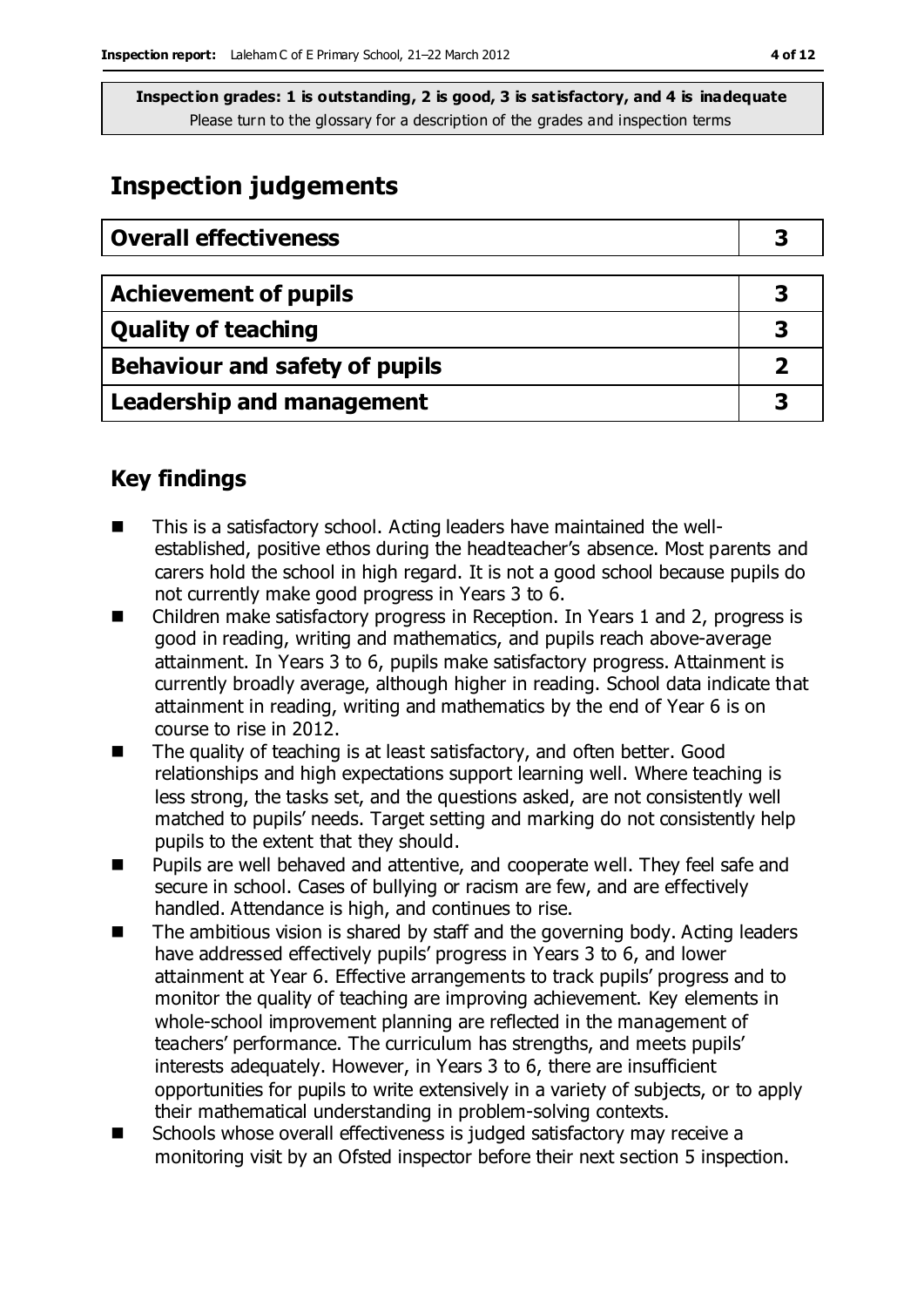# **What does the school need to do to improve further?**

- Ensure that teaching is more consistently good or better by:
	- providing regularly good challenge to pupils' reasoning and thinking through a better match of questions and tasks to the different groups of pupils in each class
	- making sure that all lessons are well paced, and make good use of time.
- Raise pupils' attainment and accelerate their progress in Key Stage 2, by:
	- increasing the opportunities for pupils to write more extensively in a range of subjects
	- providing more opportunities in mathematics for pupils to develop their  $\equiv$ problem-solving skills.
- Sharpen the impact of guidance for pupils about how to improve their work by:
	- setting more focused targets so that teachers indicate more precisely to pupils the improvements necessary to reach higher levels of attainment
	- ensuring that feedback from marking has a greater impact, so that pupils develop a clearer understanding of the next steps in their learning.

### **Main report**

### **Achievement of pupils**

On entry to school, children's knowledge and skills vary, but are typically as expected for their age. In the Reception classes, children make satisfactory overall progress in their learning. They make good progress in their skills in reading, but slower progress in developing skills in writing. Children enjoy their learning. For example, lively discussions followed from one teacher's imaginative use of puppets to demonstrate misbehaviour. In another lesson, children enjoyed recognising hour times on a clock, and recorded what they could achieve in one hour.

Pupils make good progress to reach above-average attainment in reading, writing, and mathematics by the end of Year 2. In a well-devised literacy lesson, pupils in Year 2 made good progress in scanning texts to locate relevant information. Pupils clarified with their teacher the meaning of ideas, such as 'nocturnal', and terms, such as 'adjective' and 'simile'. They then referred to their targets before embarking on their writing task. Pupils in Years 1 and 2 progress well in their reading because they apply their secure knowledge of letters and sounds (phonics) to decode less familiar words. They show good comprehension in predicting plausibly the development of their stories, and in discussing the characters. Disabled pupils and those with special educational needs make as good progress as others because they are given appropriate individual support.

In Years 3 to 6, the progress of pupils, including disabled pupils and those with special educational needs, is satisfactory, but has recently been more rapid in reading than in mathematics, and particularly in writing. Attainment in reading has accordingly remained above average by the end of Year 6. School data indicate that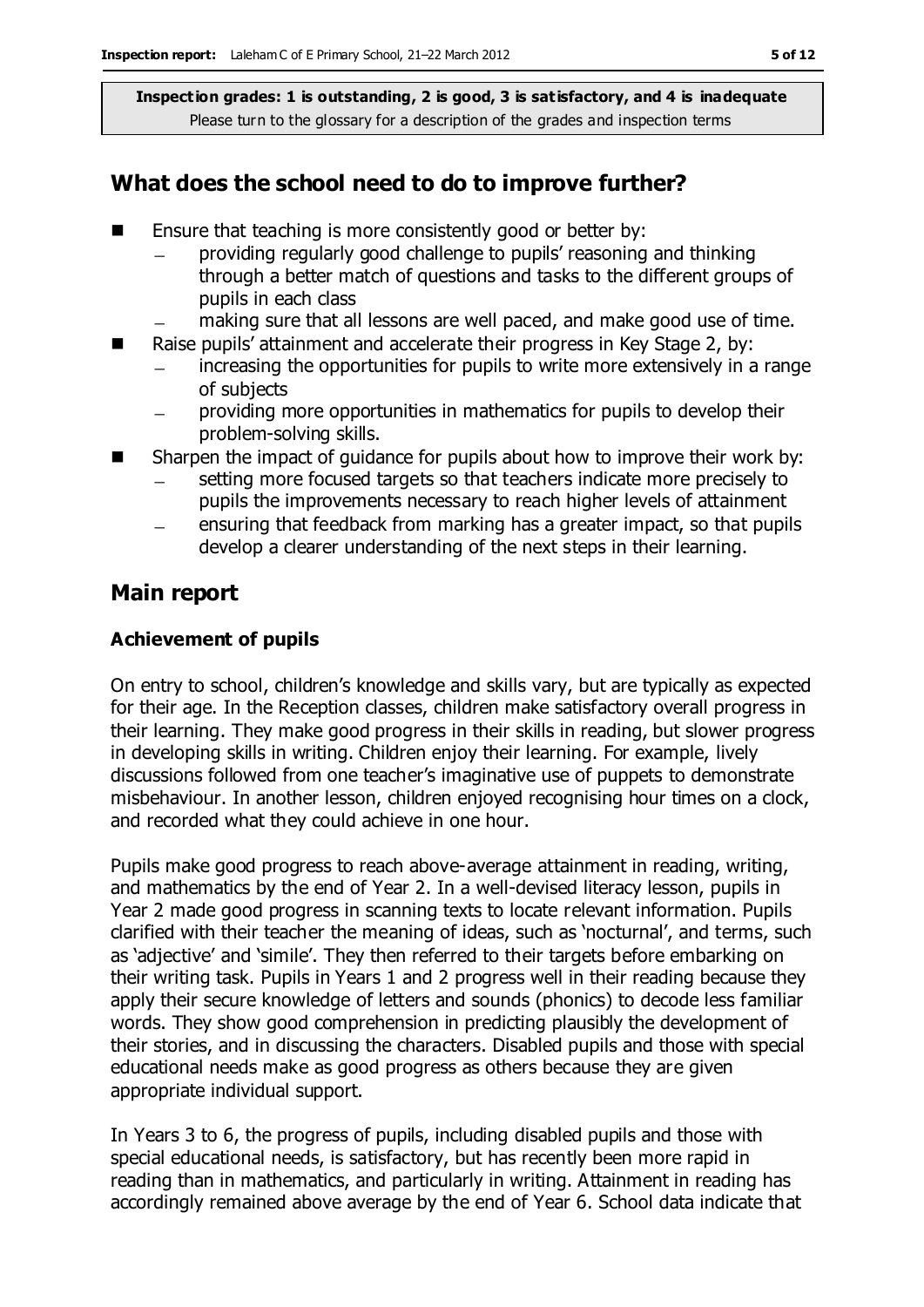attainment in each of reading, writing and mathematics is on track to rise in 2012. In some lessons, progress is good. In a mathematics lesson in Year 5 about using different scales, for instance, pupils' learning was good because pupils had wellplanned opportunities to make measurements using a range of equipment and to explain their chosen strategies. In an English lesson about using vivid language and adventurous vocabulary, pupils in Year 6 made good progress with the challenging task of enlivening a dull text because of good prior discussion with their teacher.

Although most parents and carers feel that their children make good progress, inspection evidence shows that overall progress across the school is satisfactory rather than better, because it is not consistent.

### **Quality of teaching**

The particularly good relationships between adults and pupils reflect the school's very positive ethos. Teachers set high expectations for pupils' conduct and for their moral and social development, with the result that there is little need to manage their attentiveness or behaviour in class. Consequently, pupils show a good readiness to learn. The planned curriculum supports pupils' development well, especially their spiritual and cultural development.

Where teaching is most effective, there is a well-judged match of questions or tasks according to pupils' different prior attainment, which provides good levels of challenge for all groups. However, this is not always the case, with the result that the extent of challenge for pupils is not consistent. Much teaching is well paced and sustains pupils' interest well. Pupils are good at remaining attentive and on task even if a teacher does not consistently set a brisk pace for their learning. In addition, even the best teaching does not always include the most judicious use of time to ensure that pupils are as productive as they could be. Teaching assistants make effective contributions to pupils' learning, especially for disabled pupils and those with special educational needs.

Teachers' use of target setting and marking following assessment of pupils' learning is not as consistent as it could be. In Year 2, there is very good practice in setting targets for writing, which enables pupils to see what they need to do to reach higher levels of attainment. However, elsewhere in the school, target-setting arrangements in writing, and in mathematics, are less well developed. Marking often includes praise, and helpfully assesses pupils' work against learning objectives, but teachers do not consistently point out the next steps in learning. Because of limitations in feedback, some pupils' questionnaire responses show that the pupils are not always clear how well they are doing at school.

Most parents and carers consider that teaching is good. Inspection evidence shows that, although some teaching is good, its impact is satisfactory overall because it does not result in consistently good progress in Years 3 to 6.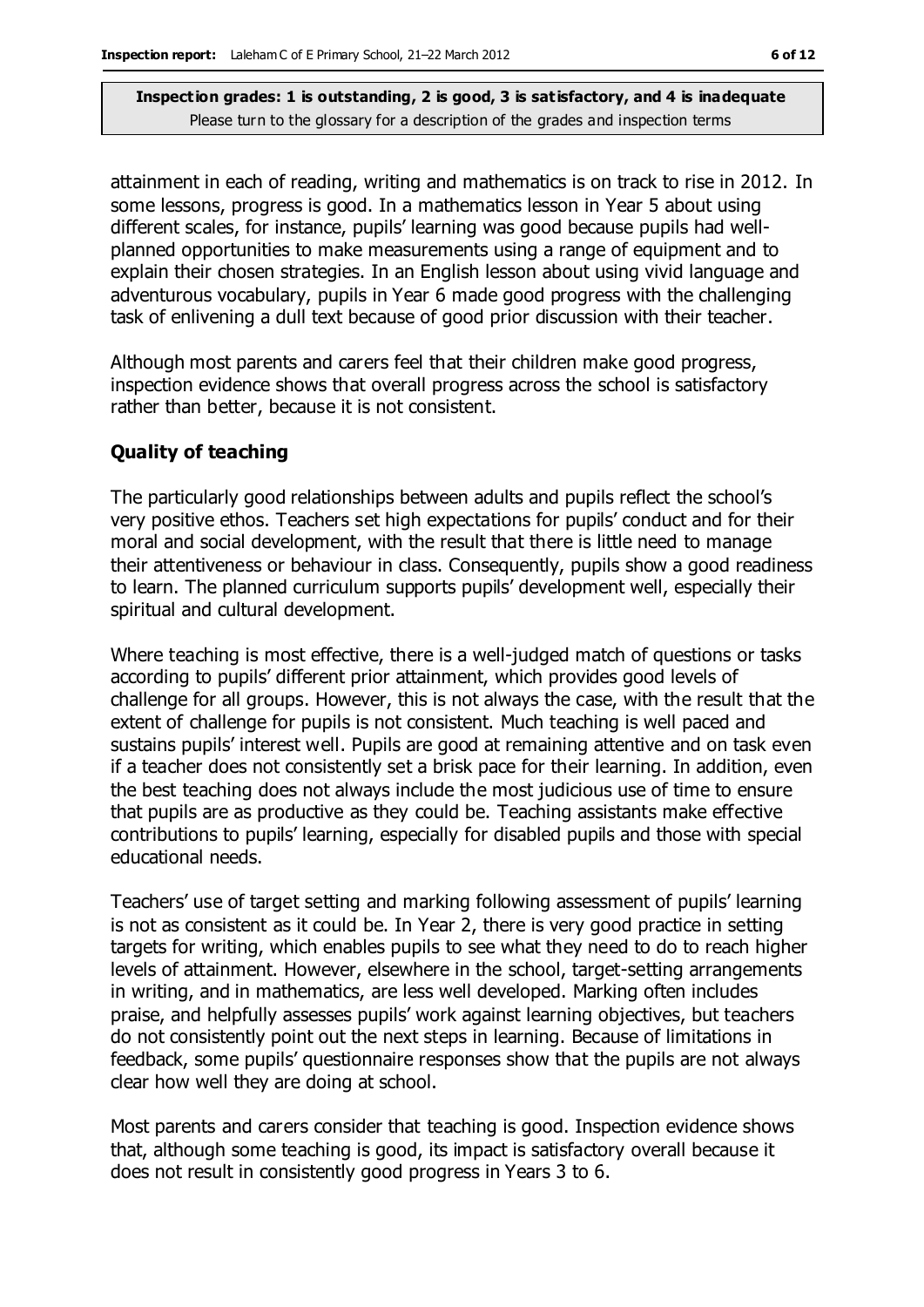#### **Behaviour and safety of pupils**

Pupils are well behaved in classrooms and around the school. In lessons, they are attentive to teachers, work well with other pupils, and show willingness to respond. As a result, pupils apply themselves diligently to their tasks. Pupils are polite towards adults and courteous to visitors. Their mature behaviour is testimony to the school's calm and positive ethos and to the high expectations of school leaders about pupils' conduct. In the playground, pupils behave well towards others, and are carefully supervised by adults. Pupils feel safe in school, and are confident to speak to an adult if ever they should feel unsafe. They say that the school helps them to understand risks, for example through discussions of the danger that strangers might represent, or through workshops about cyber bullying. The great majority of pupils who took part in the survey judged that behaviour in school and in lessons is good.

Almost every parent or carer who completed a questionnaire agreed that their children feel safe in school. The great majority judges that the standard of behaviour at the school is good, although a few believes that lessons can be disrupted by bad behaviour. Inspectors did not find evidence of poor conduct in their observations in lessons and around the school, or in discussion with pupils about typical behaviour. School councillors regard incidents of bullying or racism as rare. The great majority of parents and carers, and all respondents to the staff questionnaire, agree that the school deals effectively with instances of bullying. Pupils judge that the peer mediators in Year 6 are effective and that, where necessary, they report any issues to teachers who take effective action. The school rarely has recourse to exclusion. Attendance was high in the last school year, and effective action by the school's leadership has raised this further in the current year to date.

#### **Leadership and management**

The acting headteacher is well supported by other senior leaders, and provides a clear lead in maintaining the school's good ethos and in the drive for improvement. Medium-term strategic planning and the current progress plan are based on careful self-evaluation and indicate leaders' ambitious vision for the school. Parents and carers are appreciative of the leadership's positive impact. The great majority of respondents to the questionnaire would recommend the school to another parent or carer. One, for example, described the school as 'well run and inclusive'.

The governing body demonstrates a clear understanding of the school's strengths and weaknesses. Members have provided appropriate challenge for improvement, and in the current year have been proactive in making appointments to ensure continuity in senior leadership. Since the last inspection, senior leaders have strengthened further and, with good effect, the arrangements to track pupils' progress and to hold teachers to account for their pupils' progress. Pupils' current progress is not less than satisfactory, and some is better. More frequent tracking of progress has supported the promotion of equality of opportunity. Discrimination in any form is not tolerated by the school. The leaders with responsibility for English and mathematics have clear responsibilities, and have had a positive impact in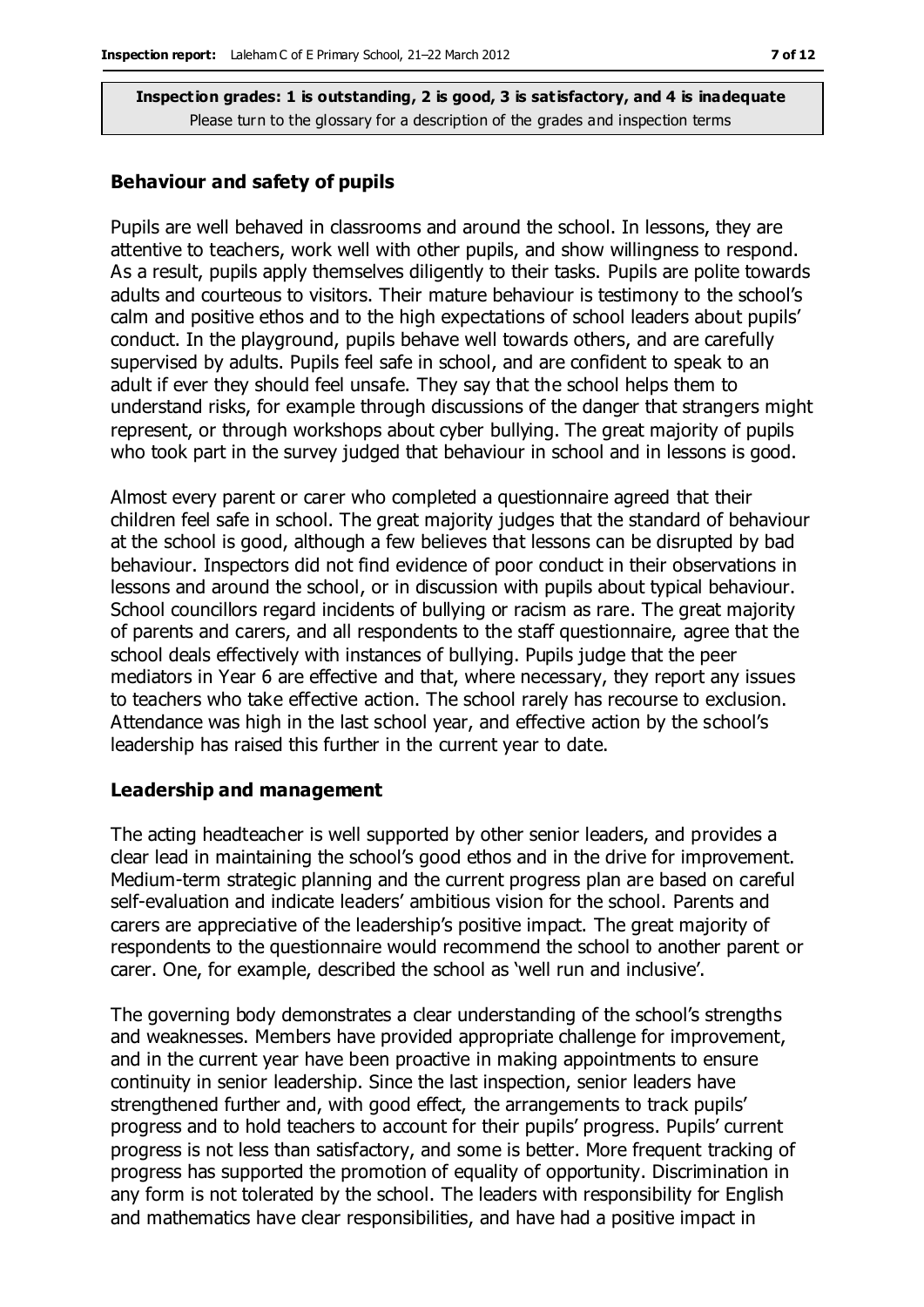evaluating outcomes and provision. Members of staff refer positively to the impact of the professional development arranged by senior leaders.

Continuing above-average attainment by the end of Year 2, pupils' good standard of behaviour, readiness to learn and above-average and rising attendance, are testimony to the effective impact of leaders during an unsettled time for the school. Current pupils are making at least satisfactory progress in Years 3 to 6. Although attainment by the end of Year 6 was lower in 2011, tracking evidence indicates that this is not a trend, and that the school is on course to reverse the decline. Leaders have ensured that safeguarding arrangements meet all statutory requirements. This evidence is indicative of the leadership's clear capacity to secure improvement.

The curriculum is broad and balanced, and ensures that pupils' interests are met. There are particular strengths in the specialist teaching, notably of art, as can be seen from the attractive range of striking art work on display. The school is participating in 'Face Britain' in which pupils produce self-portraits for inclusion in a national project. Specialist teaching is also provided in music and French, both of which pupils greatly enjoy. All these activities support their cultural development well. Despite these strengths in the curriculum, there are not enough opportunities in Key Stage 2 at present for pupils to undertake extensive writing in different subjects, or to apply their mathematical knowledge and skills through well-devised, problemsolving tasks. Spirituality and reflection are promoted well in various ways. Display in the 'church alcove' includes examples of reflective thinking by pupils in all year groups. Through a local Christian link with an orphanage in Uganda, pupils gain good insights into life in the Third World. A noteworthy innovation is the introduction of 'Reflection Journals' in which each pupil makes a weekly entry about their personal response to a significant aspect of their own learning. Examples seen demonstrate pupils' thoughtful responses to this initiative.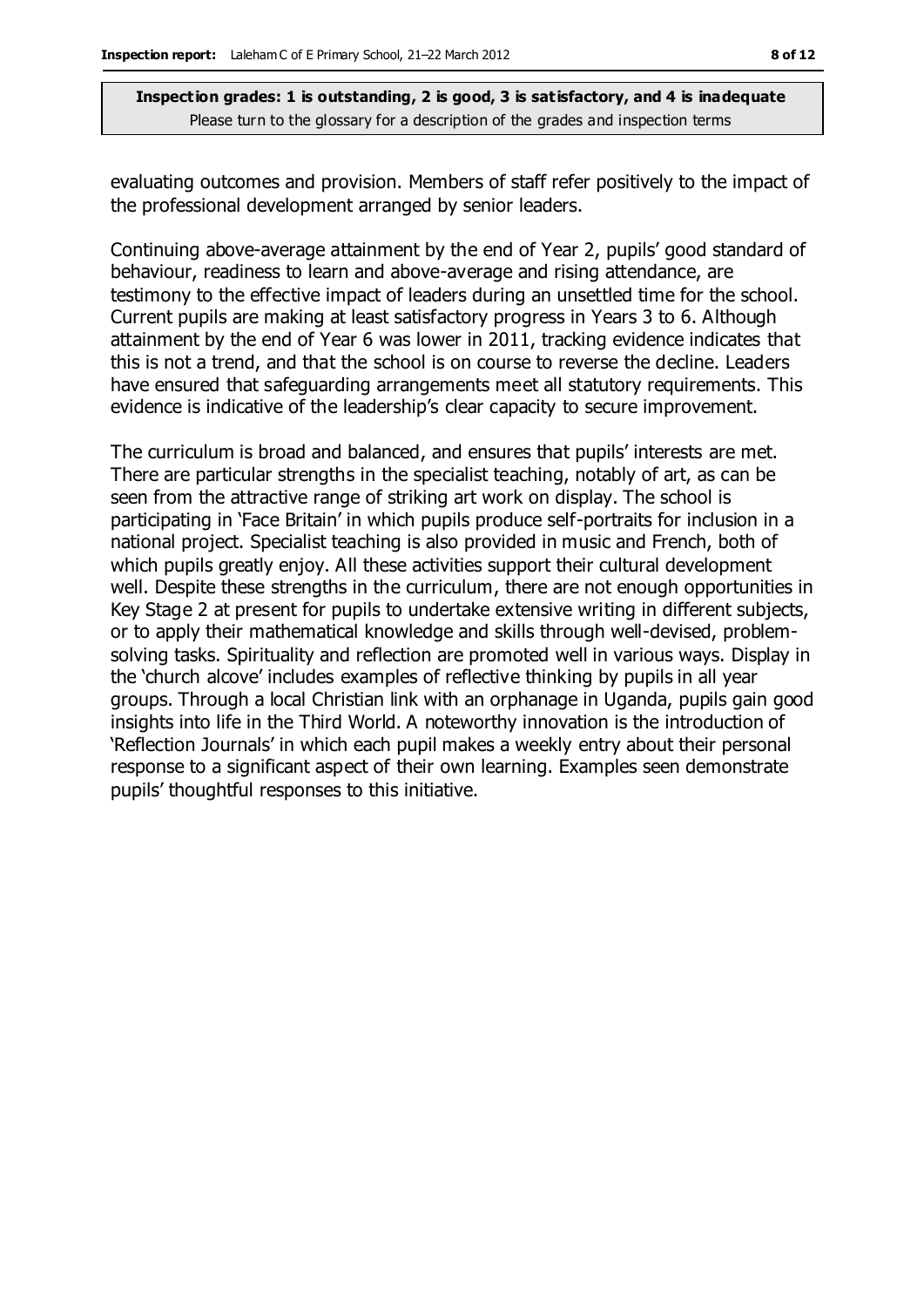# **Glossary**

# **What inspection judgements mean**

| Grade   | <b>Judgement</b> | <b>Description</b>                                                                                                                                                                                                               |
|---------|------------------|----------------------------------------------------------------------------------------------------------------------------------------------------------------------------------------------------------------------------------|
| Grade 1 | Outstanding      | These features are highly effective. An outstanding<br>school provides exceptionally well for all its pupils' needs.                                                                                                             |
| Grade 2 | Good             | These are very positive features of a school. A school<br>that is good is serving its pupils well.                                                                                                                               |
| Grade 3 | Satisfactory     | These features are of reasonable quality. A satisfactory<br>school is providing adequately for its pupils.                                                                                                                       |
| Grade 4 | Inadequate       | These features are not of an acceptable standard. An<br>inadequate school needs to make significant<br>improvement in order to meet the needs of its pupils.<br>Ofsted inspectors will make further visits until it<br>improves. |

# **Overall effectiveness of schools**

|                         | Overall effectiveness judgement (percentage of schools) |      |                     |                   |
|-------------------------|---------------------------------------------------------|------|---------------------|-------------------|
| <b>Type of school</b>   | <b>Outstanding</b>                                      | Good | <b>Satisfactory</b> | <b>Inadequate</b> |
| Nursery schools         | 46                                                      | 46   |                     |                   |
| Primary schools         |                                                         | 47   | 40                  |                   |
| Secondary<br>schools    | 14                                                      | 38   | 40                  |                   |
| Special schools         | 28                                                      | 48   | 20                  |                   |
| Pupil referral<br>units | 15                                                      | 50   | 29                  |                   |
| All schools             |                                                         | 46   | 38                  |                   |

New school inspection arrangements have been introduced from 1 January 2012. This means that inspectors make judgements that were not made previously.

The data in the table above are for the period 1 September 2010 to 31 August 2011 and represent judgements that were made under the school inspection arrangements that were introduced on 1 September 2009. These data are consistent with the latest published official statistics about maintained school inspection outcomes (see www.ofsted.gov.uk).

The sample of schools inspected during 2010/11 was not representative of all schools nationally, as weaker schools are inspected more frequently than good or outstanding schools.

Primary schools include primary academy converters. Secondary schools include secondary academy converters, sponsor-led academies and city technology colleges. Special schools include special academy converters and non-maintained special schools.

Percentages are rounded and do not always add exactly to 100.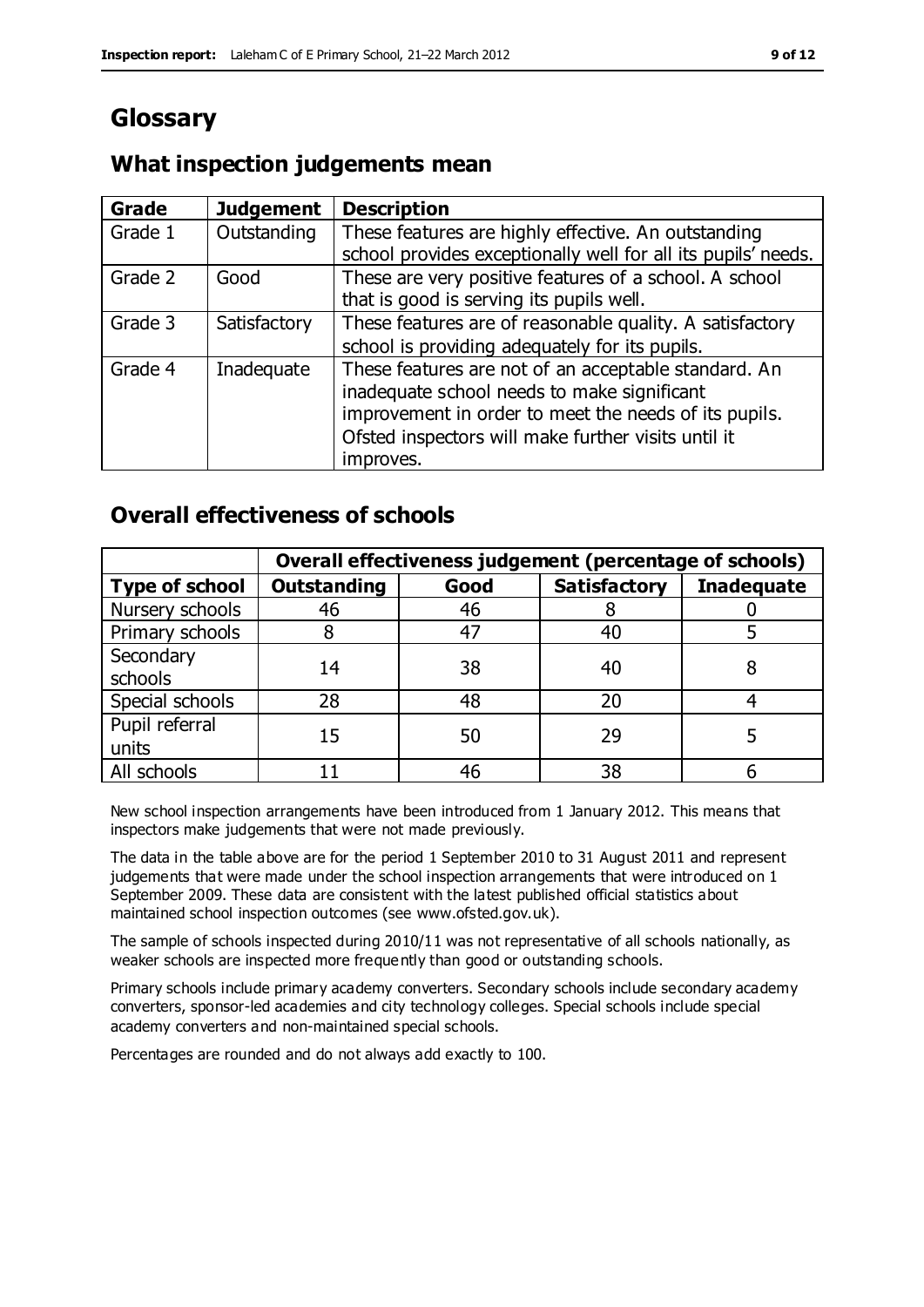# **Common terminology used by inspectors**

| Achievement:                  | the progress and success of a pupil in their<br>learning and development taking account of their<br>attainment.                                                                                                        |
|-------------------------------|------------------------------------------------------------------------------------------------------------------------------------------------------------------------------------------------------------------------|
| Attainment:                   | the standard of the pupils' work shown by test and<br>examination results and in lessons.                                                                                                                              |
| Attendance                    | the regular attendance of pupils at school and in<br>lessons, taking into account the school's efforts to<br>encourage good attendance.                                                                                |
| Behaviour                     | how well pupils behave in lessons, with emphasis<br>on their attitude to learning. Pupils' punctuality to<br>lessons and their conduct around the school.                                                              |
| Capacity to improve:          | the proven ability of the school to continue<br>improving based on its self-evaluation and what<br>the school has accomplished so far and on the<br>quality of its systems to maintain improvement.                    |
| Leadership and management:    | the contribution of all the staff with responsibilities,<br>not just the governors and headteacher, to<br>identifying priorities, directing and motivating staff<br>and running the school.                            |
| Learning:                     | how well pupils acquire knowledge, develop their<br>understanding, learn and practise skills and are<br>developing their competence as learners.                                                                       |
| <b>Overall effectiveness:</b> | inspectors form a judgement on a school's overall<br>effectiveness based on the findings from their<br>inspection of the school.                                                                                       |
| Progress:                     | the rate at which pupils are learning in lessons and<br>over longer periods of time. It is often measured<br>by comparing the pupils' attainment at the end of a<br>key stage with their attainment when they started. |
| Safety                        | how safe pupils are in school, including in lessons;<br>and their understanding of risks. Pupils' freedom<br>from bullying and harassment. How well the school<br>promotes safety, for example e-learning.             |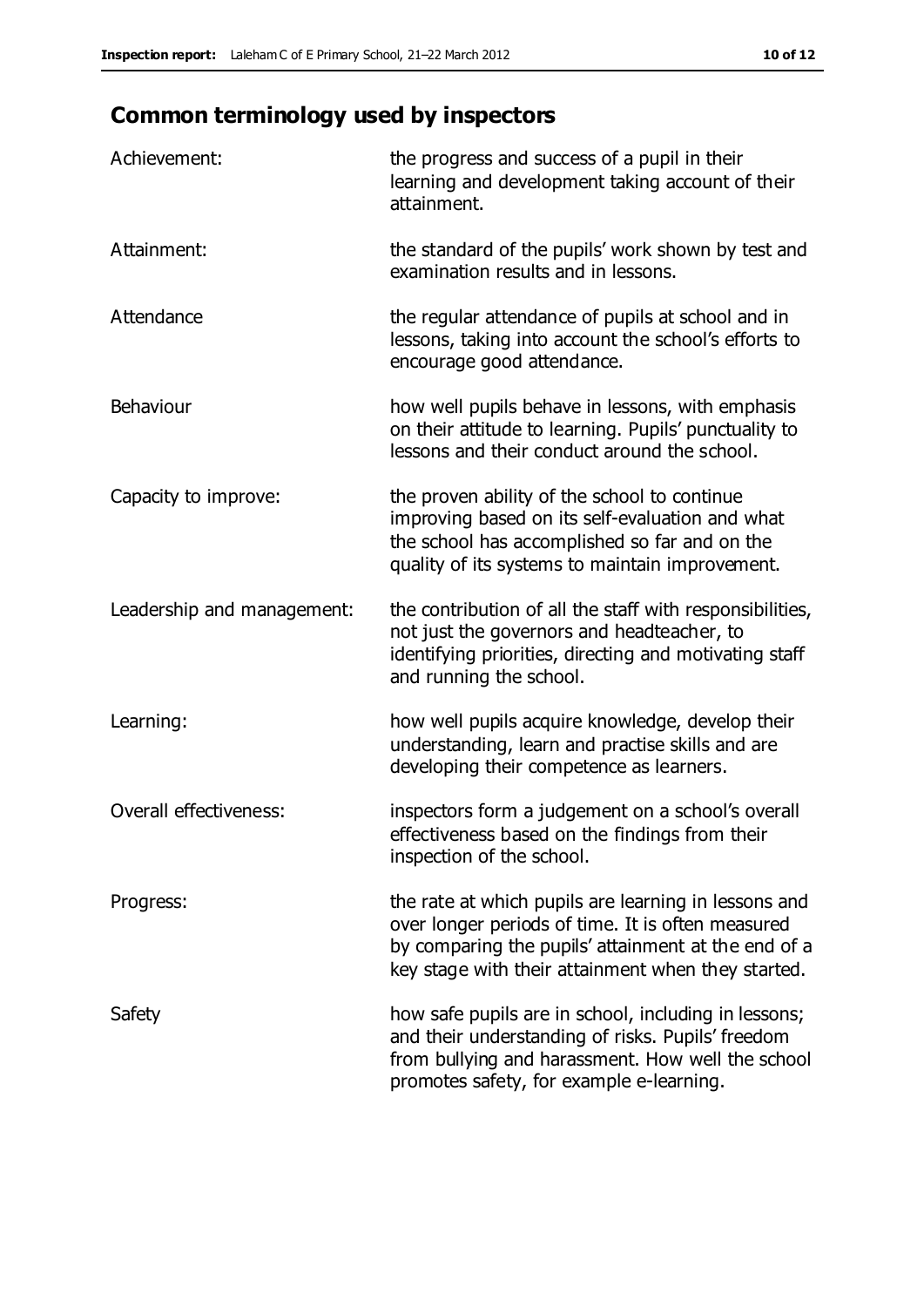#### **This letter is provided for the school, parents and carers to share with their children. It describes Ofsted's main findings from the inspection of their school.**

23 March 2012

Dear Pupils

#### **Inspection of Laleham C of E Primary School, Staines TW18 1SB**

Thanks to all of you for your help during the inspection. We enjoyed seeing you in your classrooms, talking to you at playtimes and lunchtimes, and hearing some of you read. We particularly thank those of you who filled in the pupils' questionnaire and those who came for a discussion with an inspector. The inspection judgement is that you go to a satisfactory school.

These are the main things that we found out about your school.

- You have very good relationships with teachers and other adults.
- Your behaviour at school is good; you listen well and work well with others.
- You feel very safe in school.
- Your attendance is high and improving further.
- The teaching and the curriculum in your school are satisfactory.
- The acting headteacher and the other leaders know what to do to continue to improve your school.
- The great majority of your parents and carers would recommend the school to others.
- Your attainment in English and mathematics by the end of Year 6 is broadly average, and your progress across the school is satisfactory overall.

We have asked the acting headteacher and the governing body to make the school even better by doing three things.

- **Increasing the amount of good teaching by ensuring that questions asked and** tasks set are suitably challenging for all of you, and by setting a consistently good pace to learning and making good use of time.
- Raising your attainment and improving your progress, by giving you more opportunities to do longer pieces of writing and to apply your mathematical knowledge and skills to solve problems.
- Helping you to understand more about what you can do to improve your work, through better target setting and marking.

You can help by continuing to work hard so that the school can improve even more. We wish you every success in the future.

Yours sincerely

Chris Grove Lead inspector